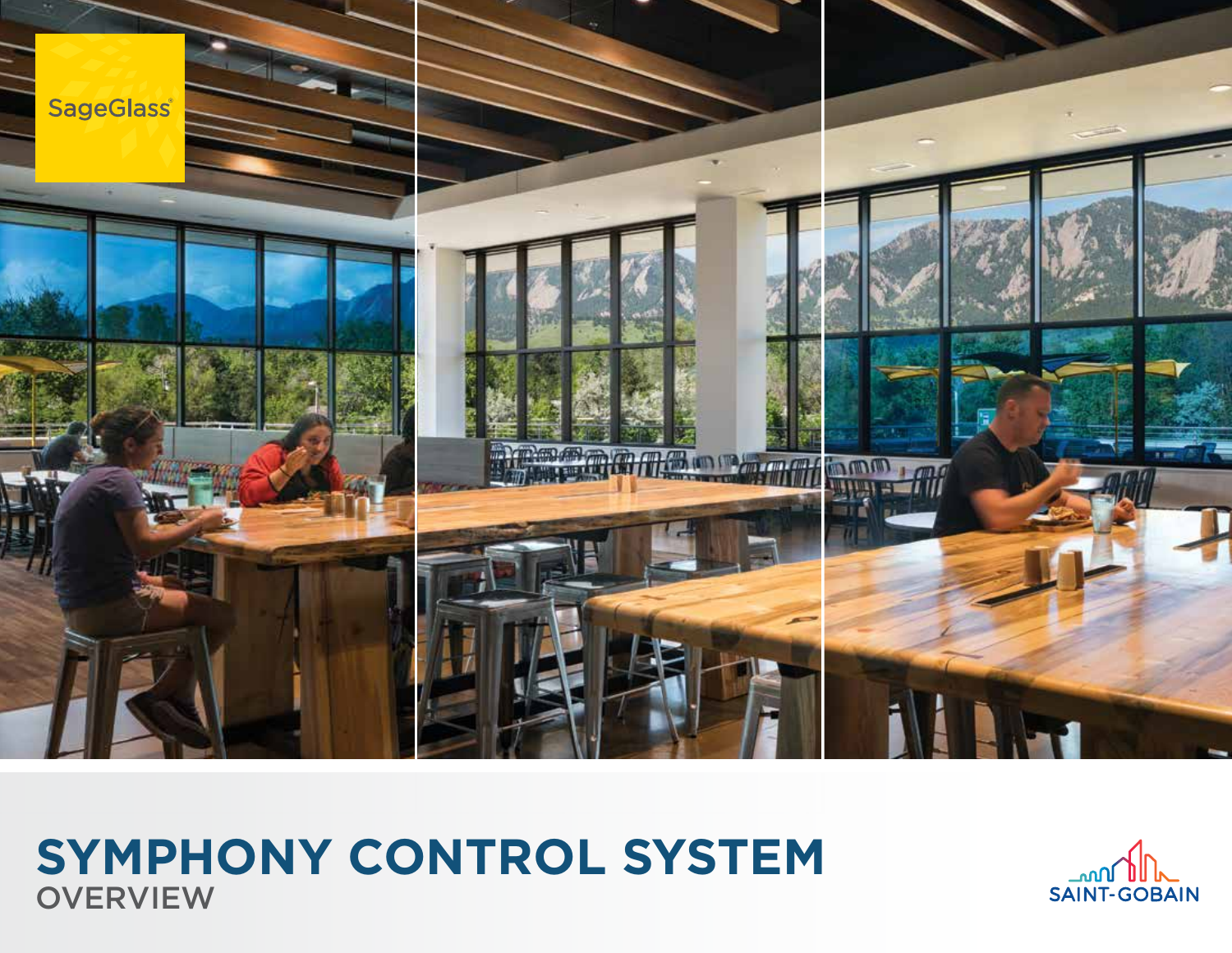# **INTELLIGENT GLASS** INTUITIVE CONTROLS

The SageGlass Symphony® control system operates the dynamic glazing, providing intelligent tinting behavior to maximize occupant comfort, well-being, and energy savings. Every project sold includes both SageGlass smart glass and the Symphony Control System, tuned to your specific needs. The result: a turn-key intelligent glass system.

Key system features include:

**SageGlass** 

#### **SMART AND PREDICTIVE ALGORITHM**

SageGlass Maestro® system intelligence is a model-based, sensor-activated predictive algorithm designed to ensure that automated tinting is customized for every customer we serve.

### **STRAIGHTFORWARD, OFF-THE-SHELF CONTROLS HARDWARE**

The Symphony homerun wiring system uses off-the-shelf components and cables that every low-voltage electrician is familiar with, making installation simple and intuitive.

### **EASY SERVICEABILITY**

Service for the Symphony Control System can be done at control panels, typically located in IT or electrical rooms. Other smart glass systems have window controllers spread across a building and require many more access points for future servicing.

#### **VERSATILE FRAMING INTEGRATION**

With thinner cables than any other smart glass system, Symphony can be easily integrated into almost any framing system for greater design flexibility.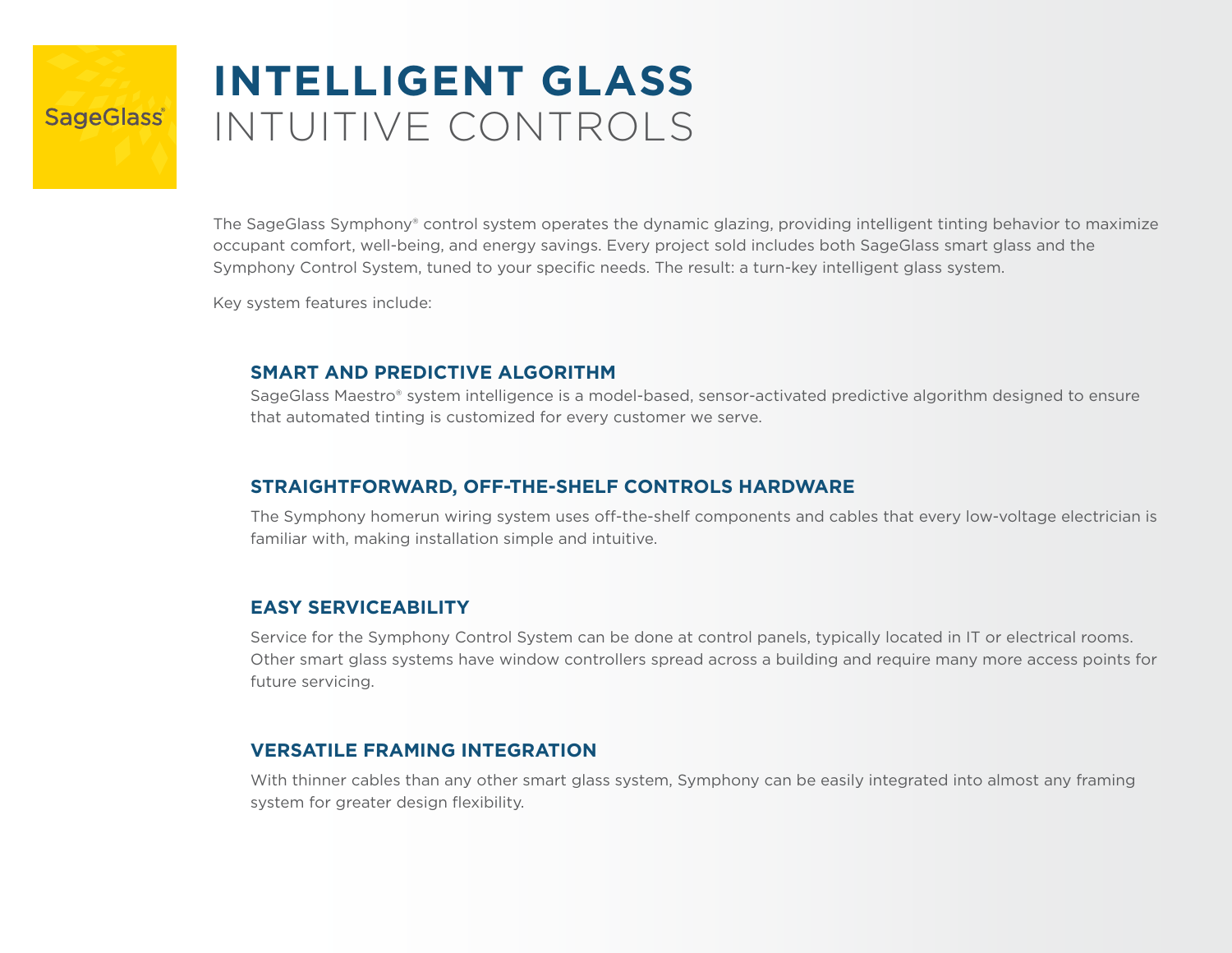# **SAGEGLASS MAESTRO:** SYSTEM INTELLIGENCE

SageGlass Maestro serves as the brains behind the smart system. Maestro is a model-based, predictive algorithm that considers multiple project-specific inputs, along with real-time exterior sensor readings, for automated tinting that consistently delivers occupant comfort and energy savings year-round. Automated tinting can always be overridden by users, whether on-demand or through scheduling.

## SYSTEM **INPUTS**

 $\bullet$ ROOFTOP SKY SENSOR **OCCUPANCY ৰি** WINDOW SIZE  $\bigcirc$ TIME OF DAY BUILDING ORIENTATION  $(\mathscr{A})$ FAÇADE SENSORS SUN ANGLE SKY CONDITIONS

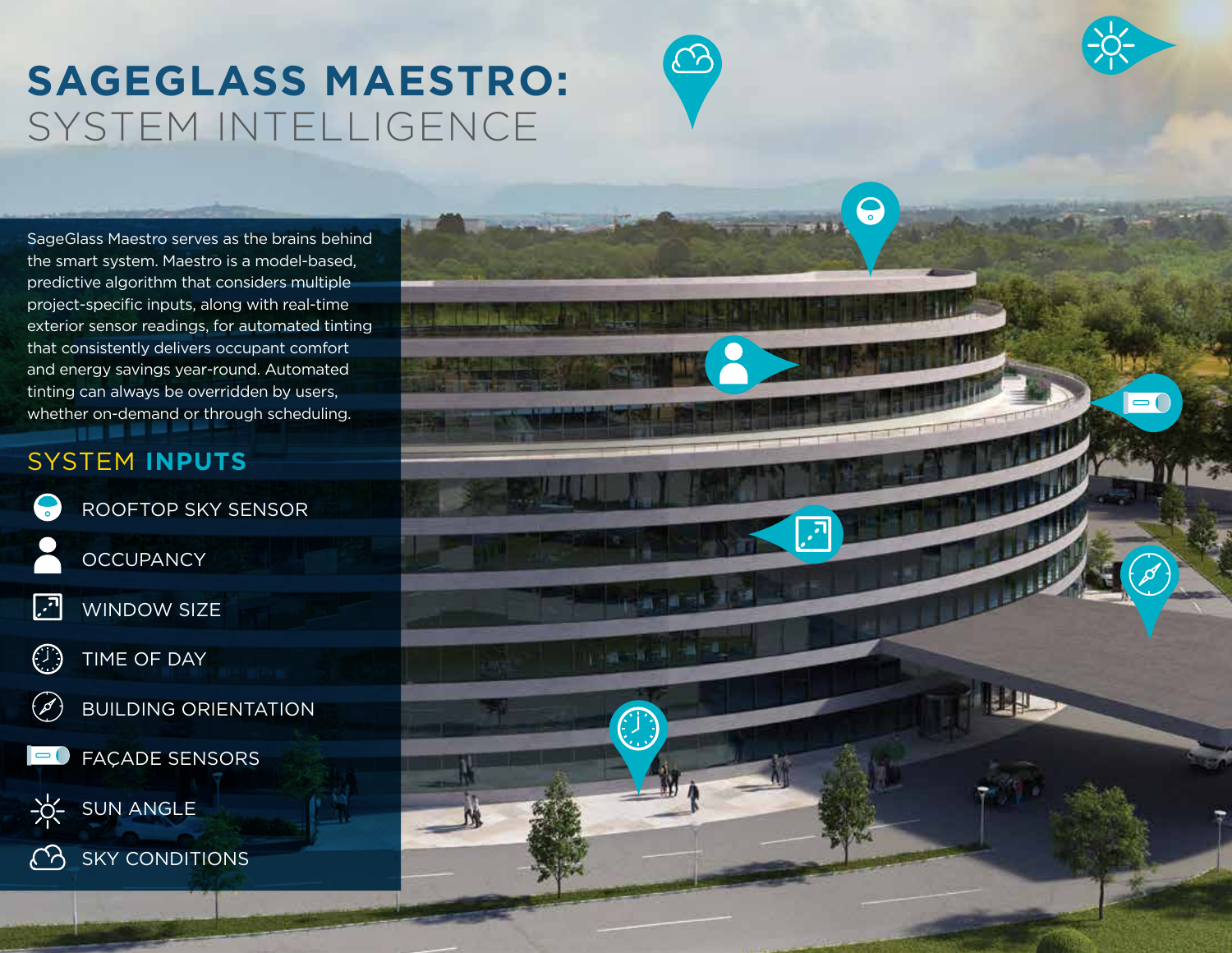# **SYSTEM** OVERVIEW

SageGlass Symphony utilizes a common system architecture, Power over Ethernet (PoE), that combines communication and power within a single cable. Highly configurable, the system can function independently or be integrated into a building management system (BMS) creating flexibility to meet the needs of your building. Optional hardware components create additional functionality.

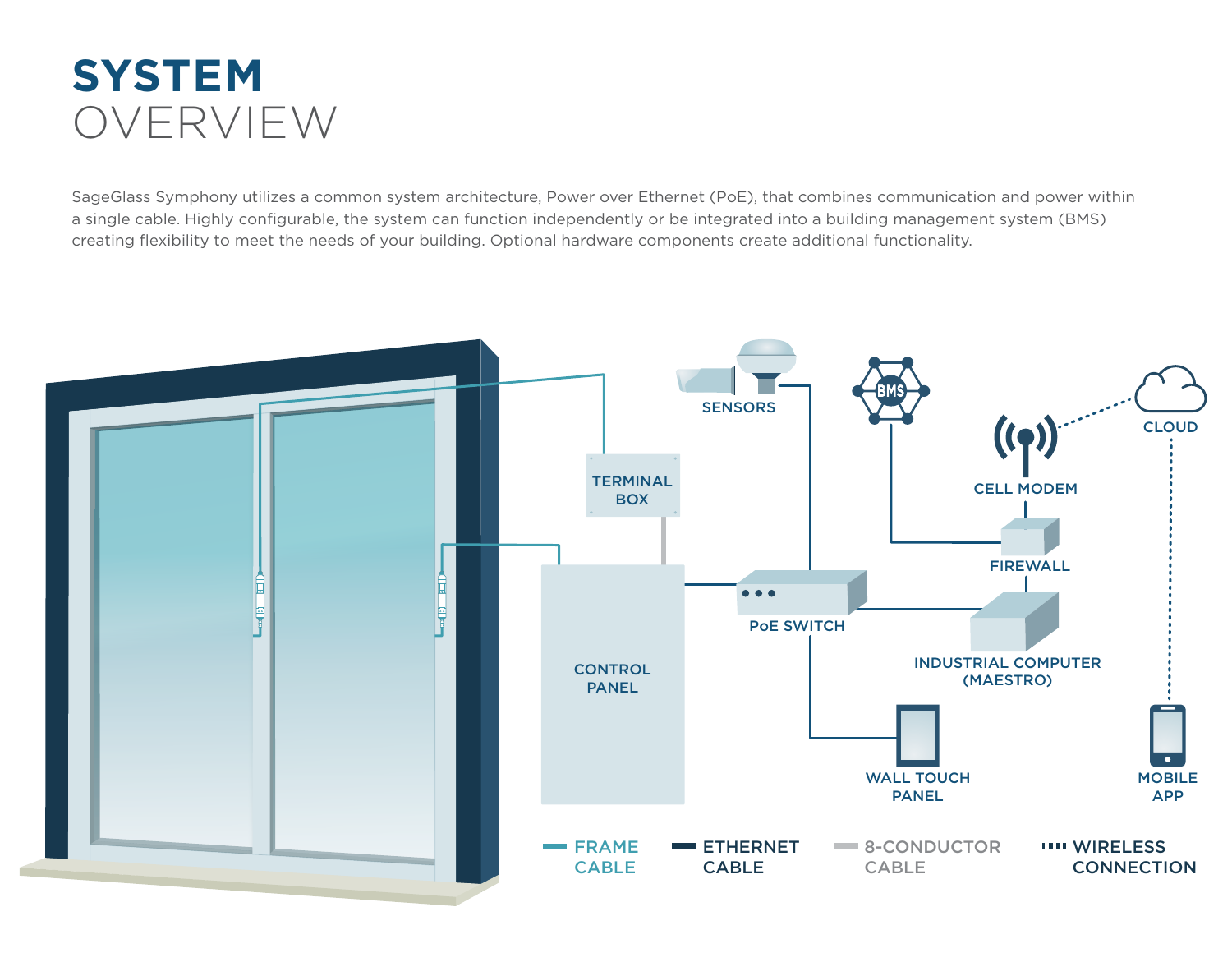# **INSTALLATION** INFORMATION

The SageGlass system uses common electrical components and is easy to install. Your dedicated SageGlass Project Manager will provide end-to-end support by helping you navigate the order, installation, and start-up processes.

### **INSTALLER INFORMATION**

#### **ROUGH-IN KIT:**

Frame Cables are delivered either prior to or during the construction of the framing system to facilitate the routing of cables.

#### **MAIN DELIVERY:**

The remaining balance of the system is delivered on-site for installation and connection at a later time in the construction phase.

### **STANDARD ON-SITE DIVISION OF RESPONSIBILITY**

#### **GLAZING CONTRACTOR**

- Frame Cable Routing
- Frame Cable and IGU Circuit Testing (tester provided)
- Frame Cable Labeling (labels provided)
- IGU Installation
- Pigtail to Frame Cable Connection

#### **ELECTRICAL CONTRACTOR**

- Routing and testing Frame Cables
- Routing and labeling 8-Conductor Cables
- Routing and labeling Ethernet cables to system components
- Installation of Control Panels, Terminal Boxes, Wall Touch Panels, external sensors, PoE Switches, Firewall and Cell Modem

#### **CONTROL PANEL CAPACITY**

|                                      | <b>CONTROL PANEL TYPE</b> |              |
|--------------------------------------|---------------------------|--------------|
|                                      | <b>SMALL</b>              | <b>LARGE</b> |
| Window Controllers Supported         |                           | 4            |
| Number of Terminations               | 32                        | 128          |
| Number of IGUs                       | 16                        | 64           |
| Total SQFT of IGUs                   | 960                       | 3840         |
| Number of LightZone/Harmony IGUs     | 8                         | 32           |
| Total SQFT of LightZone/Harmony IGUs | 480                       | 1920         |

### **FRAME CABLE DISTANCES**

| <b>Max Length</b><br><b>Frame Cable</b> | <b>Max Length</b><br><b>8-Conductor</b> | <b>Total Distance</b><br>(IGU to Control Panel) |
|-----------------------------------------|-----------------------------------------|-------------------------------------------------|
| 125'                                    | N/A                                     | 125'                                            |
| 75'                                     | 200'                                    | 275'                                            |
| 50'                                     | 300'                                    | ス50'                                            |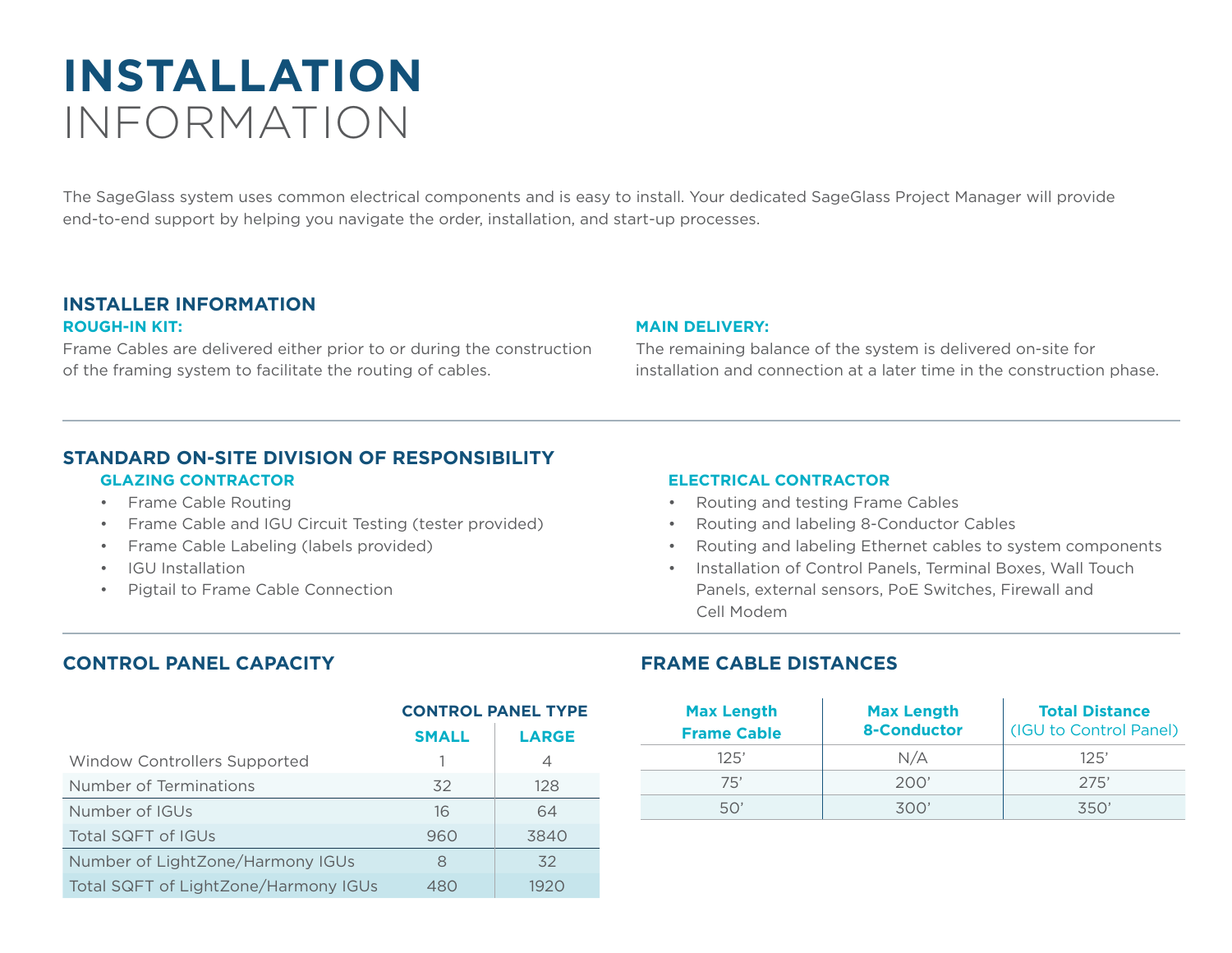# **EXPERIENCE A DAY**  OF SAGEGLASS

While every project is unique, below is a generalized representation of how the SageGlass Symphony system will behave over the course of a typical day.

#### **SUNRISE**

The sun's low position on the horizon means light shines directly on the east elevation, causing significant glare. The east façade is set to tint fully, while the rest of the building remains clear for maximum daylight harvesting.

#### **NOON**

As the sun passes overhead, the windows tint to compensate. Glass on the east and south elevations tint based on zoning strategies. The control system calls for intermediate tint states in certain zones to achieve specific light levels.

#### **SUNSET**

Occupants seated near the west façade are subject to glare as the sun begins to set. The windows tint fully to block that direct angle glare.

#### LATE AFTERNOON

Intense afternoon heat, combined with direct sun, create a need for thermal comfort control and energy savings. Here, the system tints the glass to maximize occupant comfort and energy savings.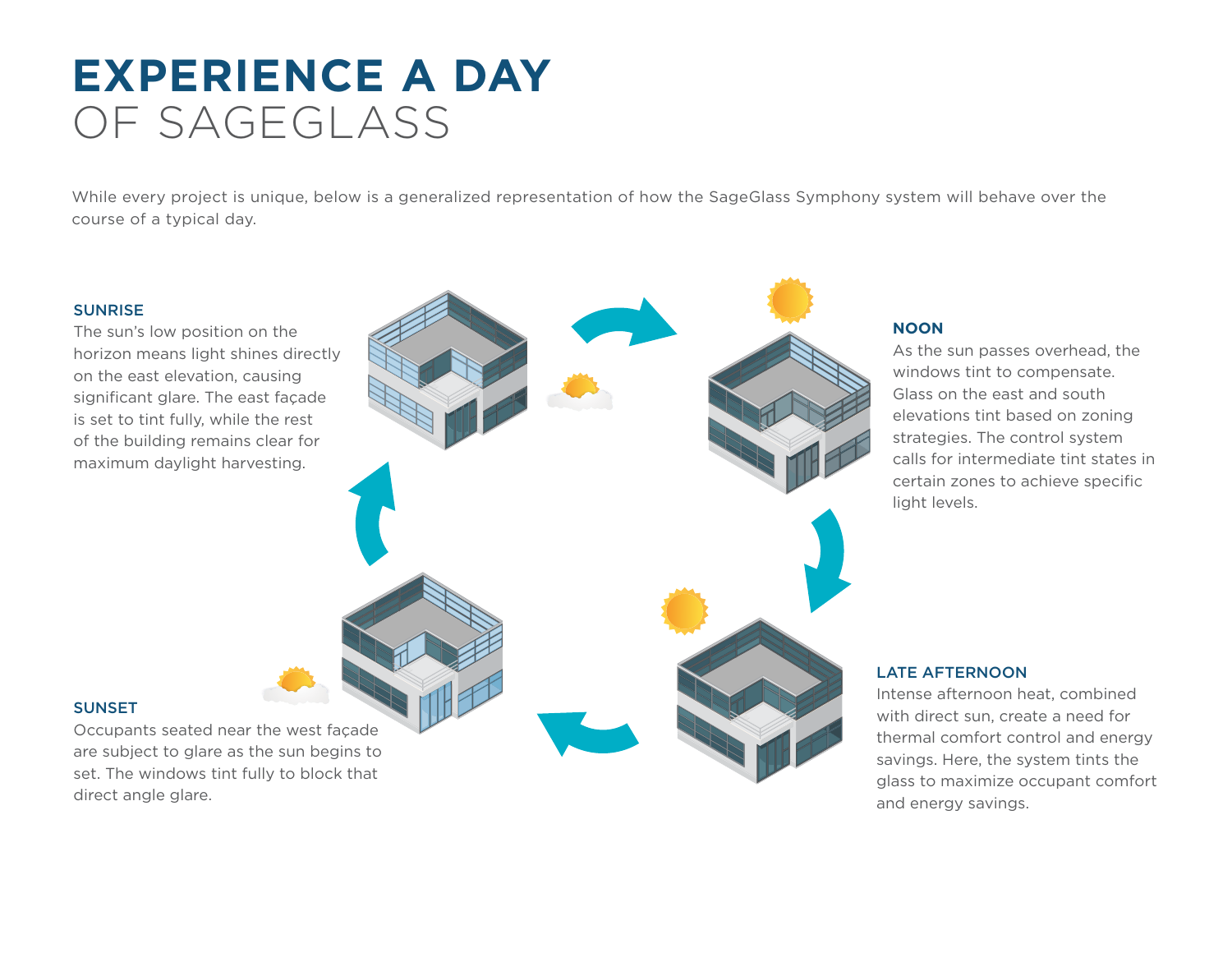# **SAGEGLASS** SUPPORT

Incorporating smart glass into your next building project is made easier with our dedicated Field Operations team. They provide numerous support services to ensure everything runs smoothly, from specification all the way through occupancy.



### **DESIGN**

Field Operations works with the project team to develop a wiring and controls plan, tailored to specific customer needs. This provides all the details on the location of every system component.

### **INSTALLATION**

Your dedicated Field Operations Project Manager will work with construction managers, glaziers and electricians to ensure everyone is on the same page about requirements, engaging in pre-construction meetings to align expectations.

### **START-UP**

After the glass is installed and wired into the building, Field Operations will test every pane of glass, sensor, and SageGlass component. The goal is to ensure that every part of the SageGlass system functions properly, ensuring a smooth transition to building occupancy.

### **TUNING**

Prior to occupancy, the Field Operations team provides tutorials to key parties to explain system operations. This training is tailored to specific customer needs. SageGlass continues to support customers postoccupancy to make system adjustments to suit occupant preferences.